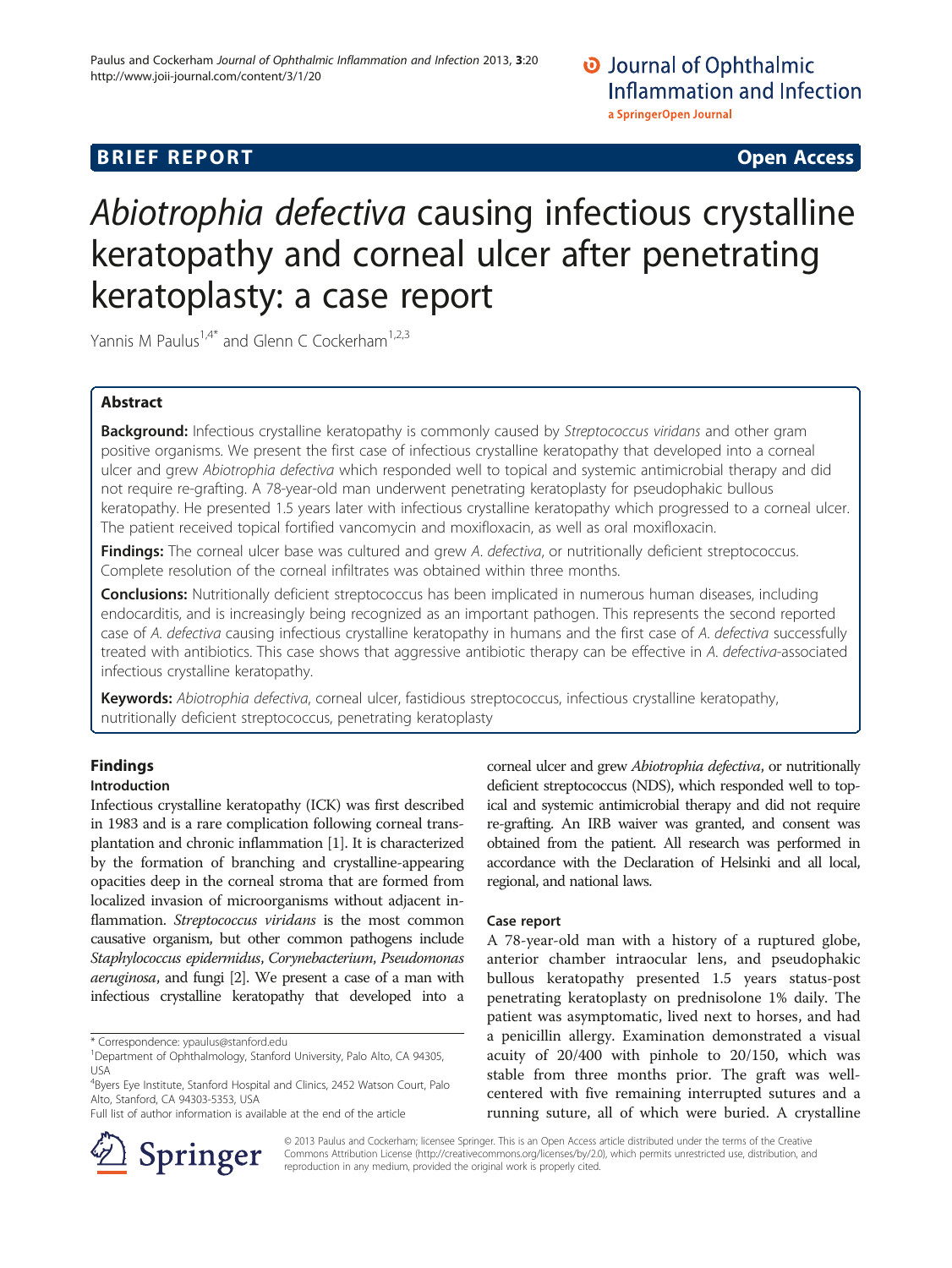branching pattern extended from the graft-host interface at 9 o'clock centrally at approximately 60% depth. The epithelium was intact and the anterior chamber quiet. Central corneal thickness was 533 microns. He was started on moxifloxacin ophthalmic and vancomycin fortified for ICK. Prednisolone was discontinued.

One week later, the patient was unable to get his medications and reported increasing pain and redness. A new 2.5 mm epithelial defect was present along with moderate anterior chamber inflammation and large keratic precipitates (Figure 1).

#### Results

Corneal cultures were obtained. Fortified vancomycin, moxifloxacin, and natamycin were begun hourly, and ciprofloxacin was given orally. The patient's symptoms improved over the next week, and the epithelial defect resolved (Figure 2). Over one month, the crystals had disappeared and the patient was asymptomatic. After three months, the patient has a visual acuity pinholing to 20/80, resolution of the crystals, and no signs of corneal graft rejection (Figure 3).

The corneal culture initially reported a few gram positive rods. Subsequent speciation showed two colonies of streptococcus, nutritionally deficient (fastidious), or A. defectiva. This diagnosis was reached by colony growth on chocolate agar plates but not blood agar, a distinctive butterscotch-caramel odor, satellite testing where the organism was streaked on plates of Staphylococcus aureus and noted to only grow adjacent to the S. aureus, and biochemical analysis using the API Rapid Strep panel (bioMerieux, Marcy l'Etoile, France) and Vitek GP (bioMerieux Vitek Inc., MO, USA) using a biochemical algorithm. Prednisolone acetate 1% daily was restarted, and the patient remains on this medication.



presentation. This shows the resolution of the epithelial defect. The intralamellar branches remain.

### **Discussion**

Infectious crystalline keratopathy is a rare complication typically following penetrating keratoplasty, but it can occur in an ungrafted cornea in patients with herpes simplex, herpes zoster, Acanthamoeba, or local anesthetic abuse [\[3,4](#page-2-0)]. Three cases have been reported of patients not on topical steroids, but instead systemically immunosuppressed [[5](#page-2-0)]. Many organisms have been isolated in cases of ICK, but the most common are gram positive aerobic streptococci which have been reported in 42% of cases, of which S. viridans is the most common [[2](#page-2-0)]. Another 12% of cases are reported with staphylococci as the organism isolated, including Staphylococcus aureus and haemolyticus. Fungi have been implicated in 8% of cases, including Candida tropicalis, albicans, and parapsilosis, and Alternaria. Additional organisms that have been isolated include Mycobacterium fortuitum, Peptostreptococcus, Corynebacterium, Pseudomonas, and Acanthamoeba. Often, multiple organisms are isolated.



Figure 1 Slit lamp photograph one week after initial presentation. An epithelial defect corneal ulcer 2.5 mm in size overlying the area of crystalline keratopathy, which extends 5.4 mm into the transplant, with keratic precipitates and anterior chamber reaction.



Figure 3 Slit lamp photographs taken three months after initial presentation. This shows the resolution of the infectious crystalline keratopathy, corneal stromal infiltrate, anterior chamber reaction, and conjunctival injection with no signs of graft rejection.